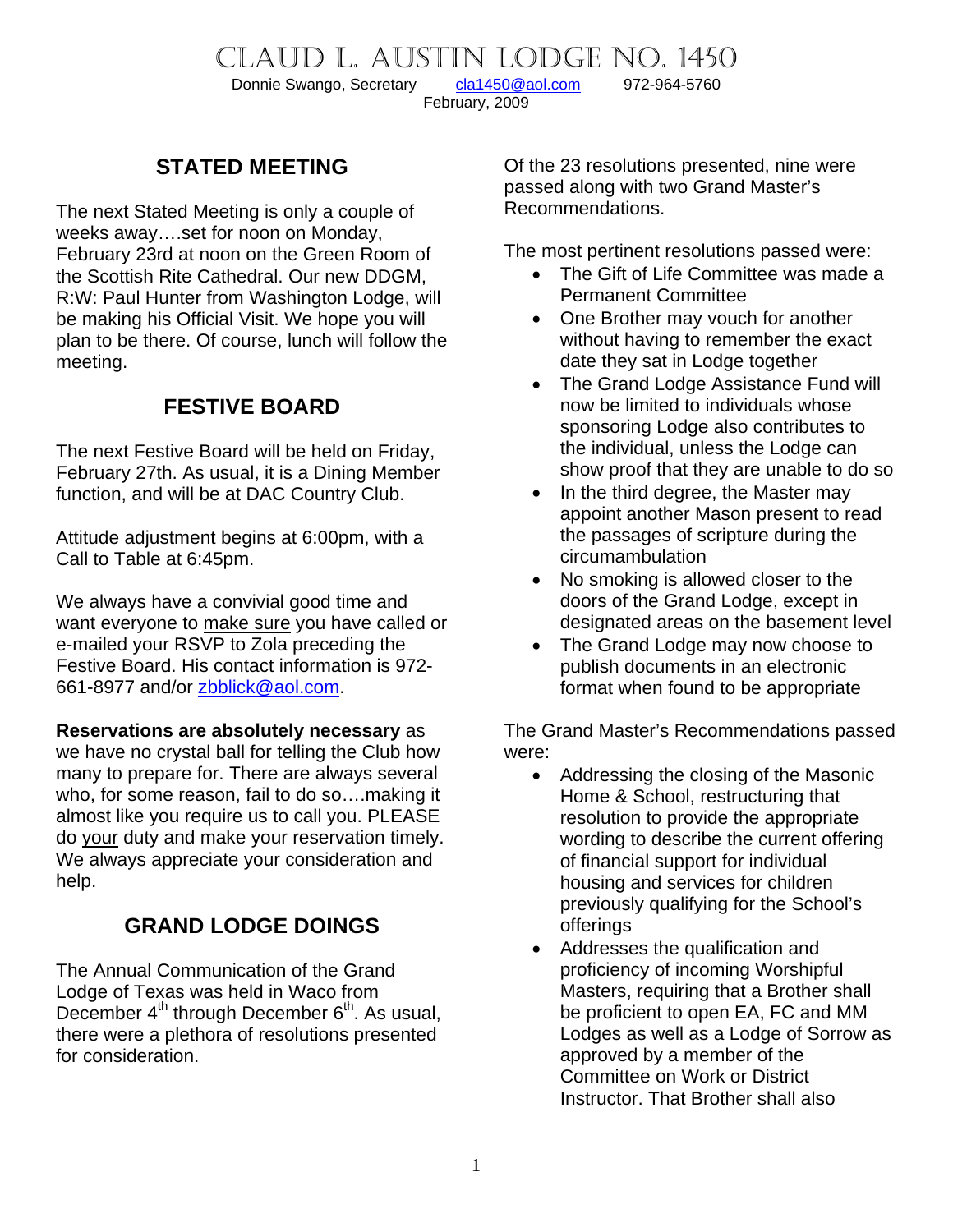complete the L.I.F.E. Program prior to being installed as a Worshipful Master

What ever happened to keeping things simple?

### **HOLIDAY BRUNCH**

On Saturday, December 13<sup>th</sup>, the Dining Members and their spouses, along with a couple of widows of our members (Sue Regian and Pat Gordon), enjoyed the Annual Brunch at Lakewood Country Club. The conviviality and fare were really good, as usual, and the entertainment was outstanding.

The Dallas Police Department Choir sang some traditional Christmas carols….and some new ones, too. The best was when they started out singing, by special request, from guess who, "The Eyes of Texas." What a great song!

Not a Dining Member? You and your spouse or significant other missed something really good!

## **DOWN, BUT NOT OUT**

Our Senior Past Master, Brother Gerald Bradshaw was in quite an automobile accident and sustained a broken leg and ribs. After surgery and a few days in Harris Methodist Hospital in Ft. Worth, he moved to Northgate Plaza in Irving for rehab. If all goes well, he has expressed high hopes of being there for the Stated Meeting and Festive Board.

There are several who, at this time of year, are nursing colds and allergies. Hope you all get well soon, too!

#### **NO DISTRIBUTION FROM ENDOWED MEMBERSHIPS THIS YEAR**

The following explanation is from the Grand Secretary's Office: The Grand Lodge Trustees do not believe that they will be able to declare a distribution from the Endowed Membership Fund to Lodges on August 1, 2009. Per Article 318(a), Section 4, each unit of the Fund cannot be less than \$100 after the distribution. As the

current value of a unit is less than \$100, the Trustees believe that it is unlikely that the world economy will improve sufficiently in time to provide a distribution to the Lodges in 2009.

Also, according to Article 318(a), if Lodges do not receive a distribution, the Grand Lodge does not receive any fee or other money from the Fund. Lodges come first! Please note that the Grand Lodge Investment Committee advises the Trustees on investments but the Trustees make all decisions about the investments. No Trustee or Investment Committee member receives any compensation, directly or indirectly, from the investments.

Even though our portfolio has lost its value this past 12 months, our Investment Committee's recommendations have resulted in the Fund's portfolio doing better than many other private and not-for-profit organization's portfolios.

*As good as they (Grand Lodge) want it to sound in the above paragraph, the result for us is a loss of operating capital of \$3762 (based on the 2008 distribution). That, Brethren, is substantial in light of the fact that we are an endowed only Lodge and have no dues to make this up. To be sure, we are not alone in this plight.* 

Article 163 requires Lodges to pay per capita fees *(for us, \$14.25 per member in 2009 – approximately \$755***)** to the Grand Lodge. The Grand Lodge annual budget is primarily funded by these per capita payments.

Under Article 318(a), each Endowed Member is relieved from paying annual dues to his Lodge, and therefore the Lodge cannot require him to do so. However, the Lodge can request that Endowed Members make a donation of the Lodge's annual dues or the Members per capita fees made by the Lodge for that Endowed Member.

Lodges and the Grand Lodge must realize that we are all in this together during these tough economic times. We must work together as our forefathers did during the Great Depression